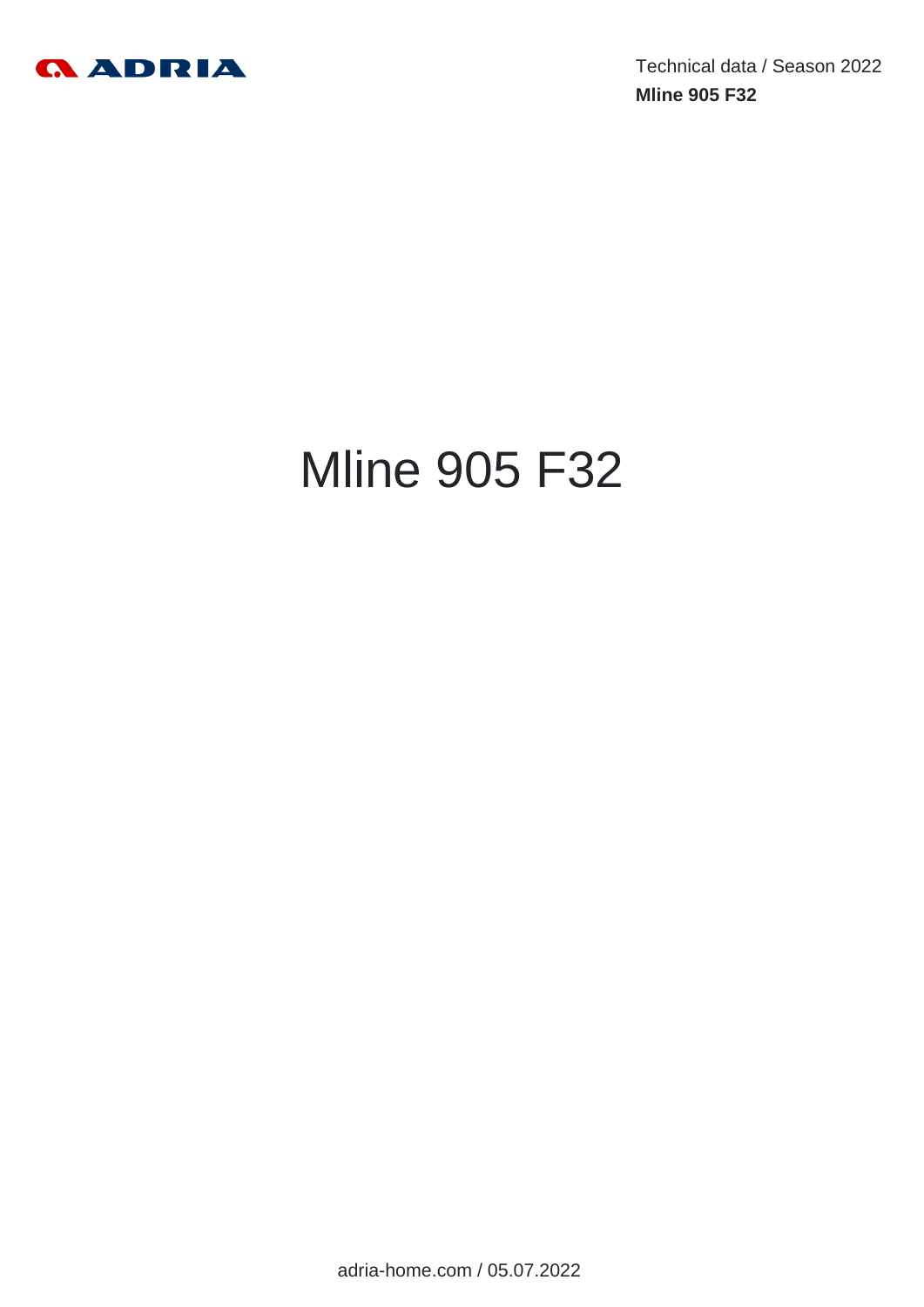

# **Facade:**



**MLine 905 F32** 

**Layout:**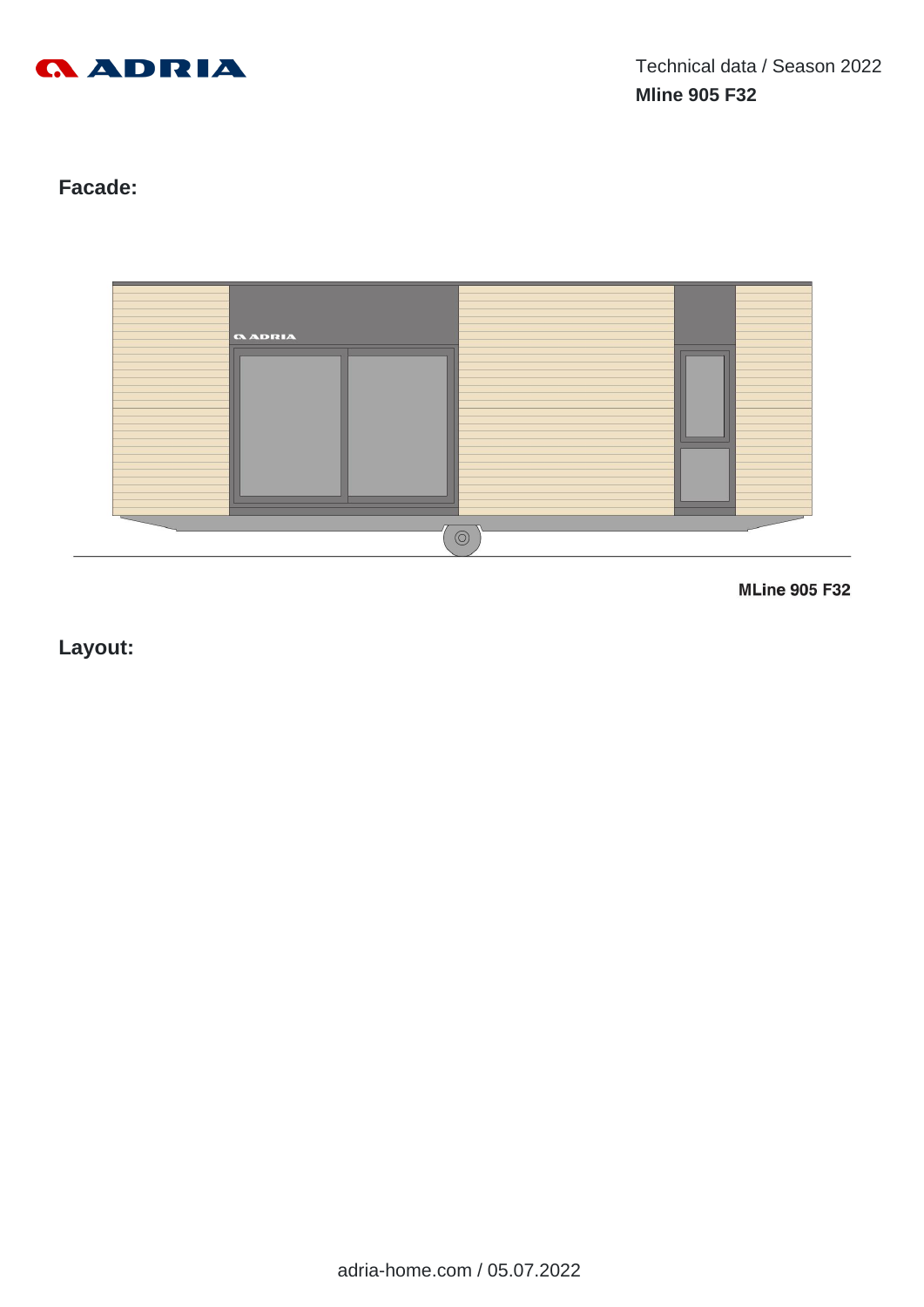



**MLine 905 F32**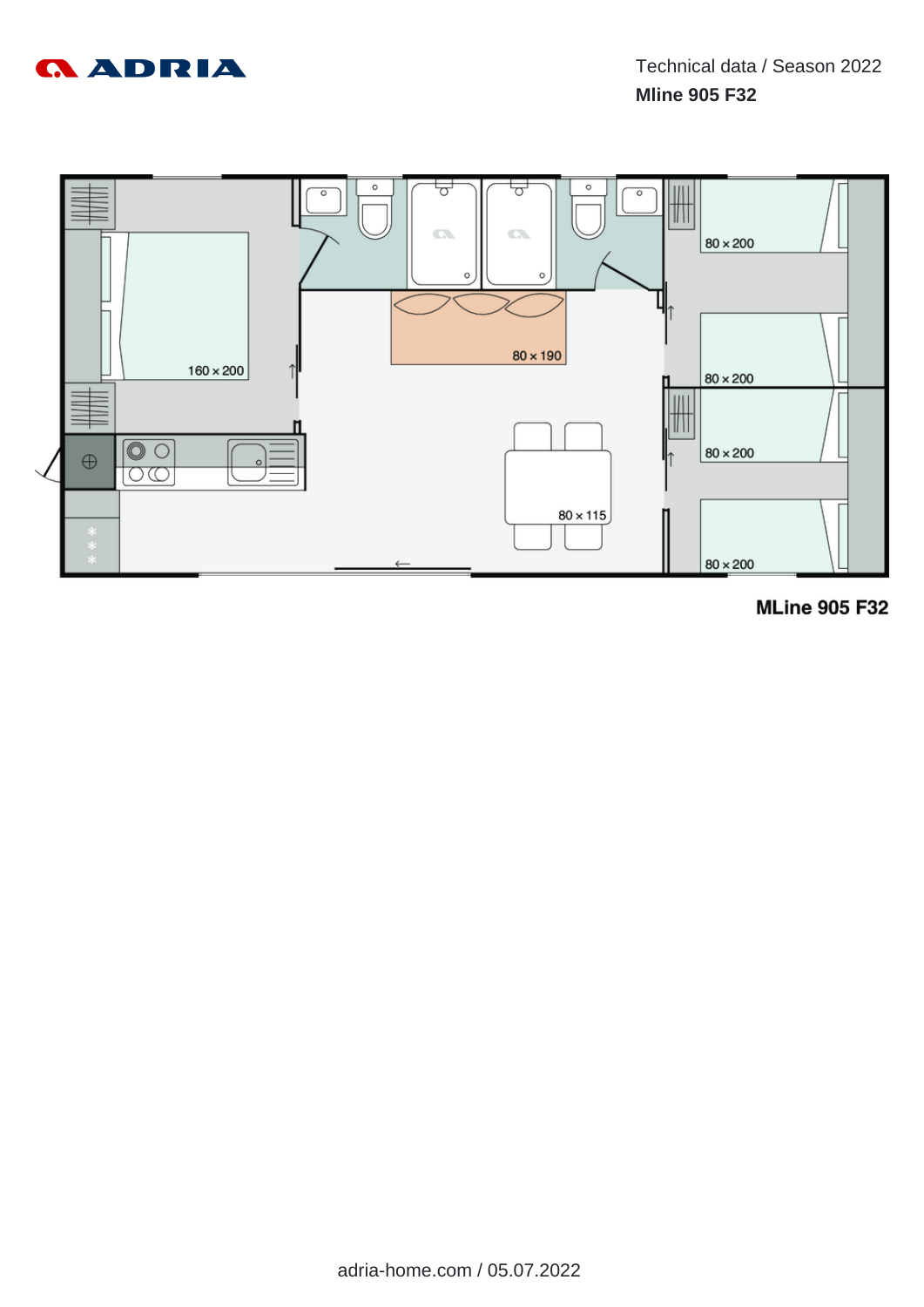

#### **C6 BATHROOM**

| Electrical socket in bathroom                                             | X        |
|---------------------------------------------------------------------------|----------|
| Shower cabin                                                              | 80 x 120 |
| Shower sliding doors with security glass                                  | X        |
| Shower PVC wall                                                           | X        |
| Shower rail with sliding shower holder                                    | X        |
| Shower rail with adjustable sliding shower holder and rain shower<br>head | O        |
| Wash-stand with mixer tap                                                 | X        |
| Mirror with shelf in bathroom                                             | X        |
| Ceramic toilet with toilet seat                                           | X        |
| PVC toilet tank with saving function                                      | X        |
| Built-in toilet tank with saving function                                 | O        |
| Built-in toilet tank with saving function connected to wash-stand         | O        |
| <b>Towel holder</b>                                                       | X        |
| Toilet roll holder                                                        | X        |
| Hangers in bathroom (2 pcs)                                               | X        |
| Hairdryer in bathroom                                                     | O        |
| Bathroom fan in bathroom                                                  | O        |
| Built-in ceiling spot LED lights in bathroom                              | X        |

## **C7 BATHROOM 2**

| Electrical socket in bathroom 2                                           | X              |
|---------------------------------------------------------------------------|----------------|
| Shower cabin                                                              | 80 x 120       |
| Shower sliding doors with security glass                                  | X              |
| Shower PVC wall                                                           | X              |
| Shower rail with sliding shower holder                                    | $\sf X$        |
| Shower rail with adjustable sliding shower holder and rain shower<br>head | $\overline{O}$ |
| Wash-stand with mixer tap                                                 | X              |
| Mirror with shelf in bathroom 2                                           | X              |
| Ceramic toilet with toilet seat                                           | X              |
| PVC toilet tank with saving function                                      | X              |
| Built-in toilet tank with saving function                                 | $\Omega$       |
| Built-in toilet tank with saving function connected to wash-stand         | O              |
| adria-home.com / 05.07.2022                                               |                |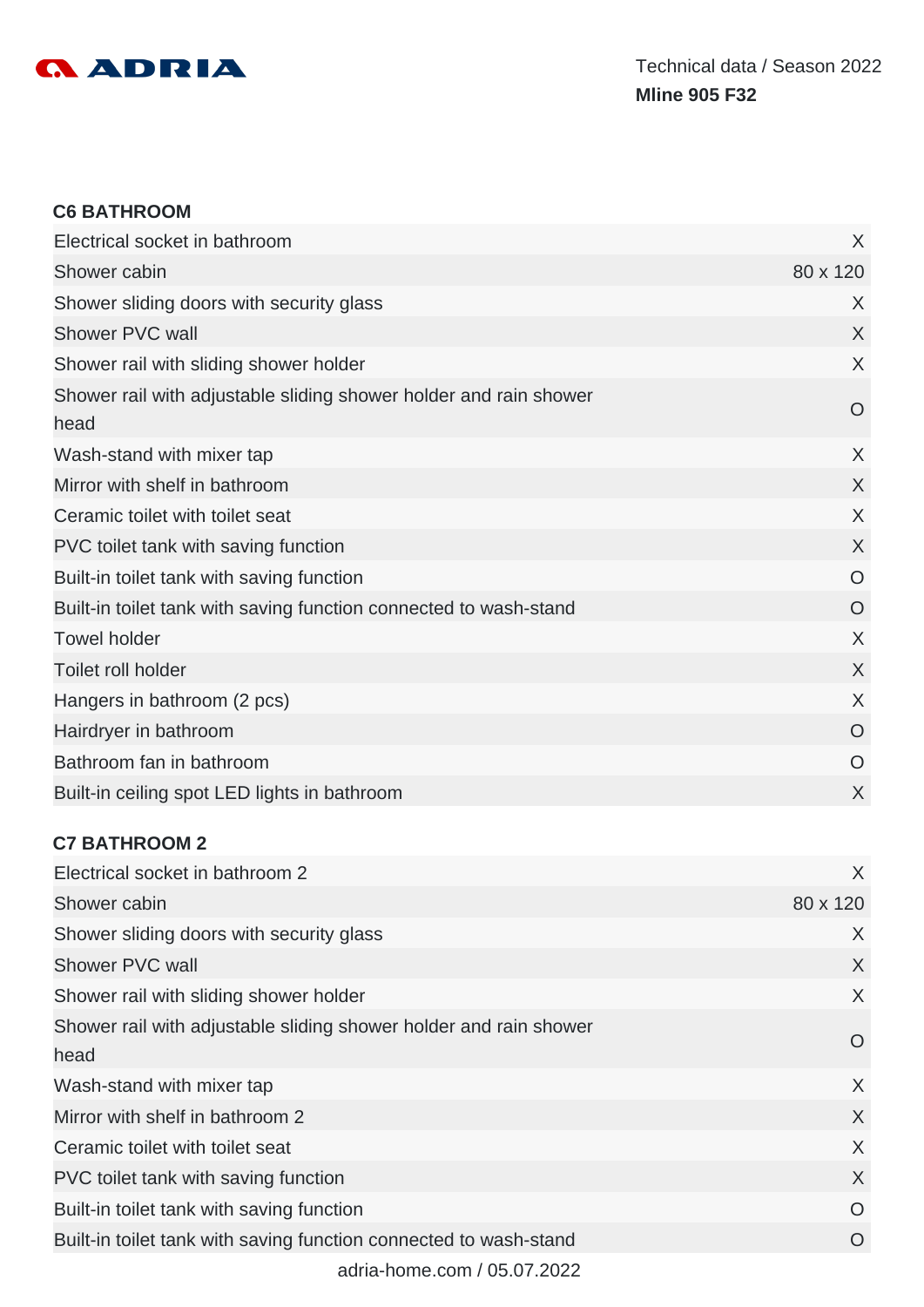

| <b>Towel holder</b>                            |                  |
|------------------------------------------------|------------------|
| Toilet roll holder                             |                  |
| Hangers in bathroom 2 (2 pcs)                  |                  |
| Hairdryer in bathroom 2                        | $\left( \right)$ |
| Bathroom fan in bathroom 2                     |                  |
| Built-in ceiling spot LED lights in bathroom 2 |                  |

#### **A1 GENERAL**

| Area                | 40,50          |
|---------------------|----------------|
| Number of beds      | $6+1$          |
| Number of bedrooms  | 3              |
| Number of bathrooms | $\overline{2}$ |
| Length              | 9,00           |
| Width               | 4,5            |
| Height              | 3,45           |

#### **B1 CHASSIS**

| 100% Galvanized Steel Chassis |  |
|-------------------------------|--|
| Detachble hook                |  |
| Leveling Feet                 |  |
| Inflatable wheels             |  |

#### **B2 FLOOR**

| Vynil flooring                                                     |  |
|--------------------------------------------------------------------|--|
| Moisture resistant CTB-H floor 19 mm with ALU isolation floor foil |  |

#### **B3 EXTERIOR WALLS**

| Adria Sanwdich Technology ®AST external walls 45 mm (R=1,35<br>m2K/W | X.         |
|----------------------------------------------------------------------|------------|
| Decorative attic: Metal sheet - matching colour of windows and       | X          |
| doors                                                                |            |
| Cladding L/R: Facade without final layer                             | $\chi$     |
| Cladding L/R: Facade VANILLA Jub Family 325                          | O          |
| Cladding L/R: Facade GREEN Jub Vitality 115                          | $\circ$    |
| Cladding L/R: Facade BLUE Jub Vitality 20                            | O          |
| Cladding L/R: Facade BROWN GREY Jub Family 15                        | $\bigcirc$ |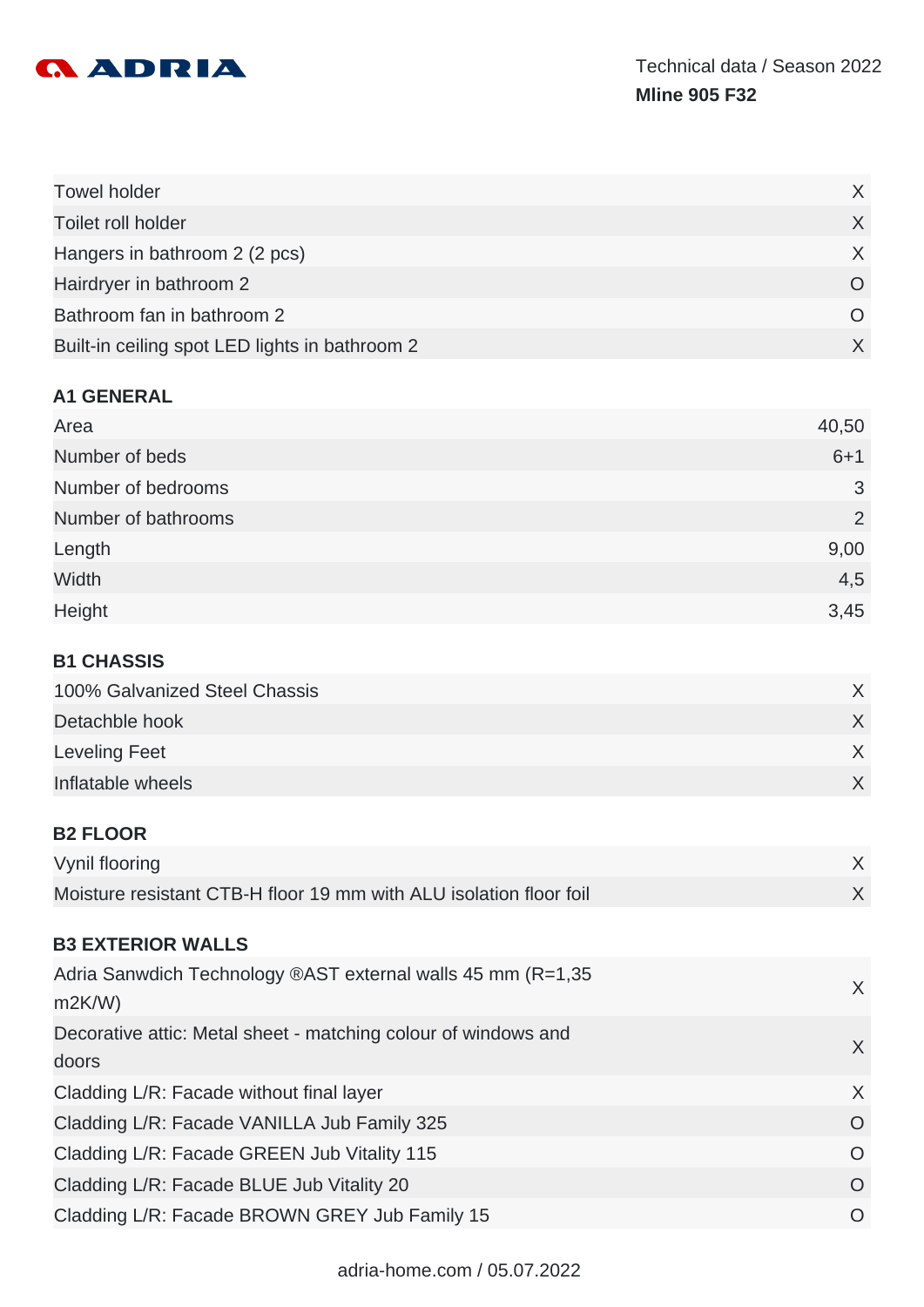

| Cladding L/R: White Metal Panel                                 | $\circ$        |
|-----------------------------------------------------------------|----------------|
| Cladding L/R: Anthracite Metal Panel                            | $\circ$        |
| Cladding L/R: Adria PVC Whiteline horizontal                    | $\circ$        |
| Cladding L/R: Adria PVC Blackline horizontal                    | $\circ$        |
| Cladding L/R: Larchwood horizontal                              | $\circ$        |
| Cladding L/R: Larchwood vertical                                | $\circ$        |
| Cladding L/R: Larchwood Blackline horizontal                    | $\circ$        |
| Cladding L/R: Trend PVC Ivory SOFT FS-301 vertical              | $\overline{O}$ |
| Cladding L/R: Trend PVC Mastic SOFT FS-301 vertical             | $\circ$        |
| Cladding L/R: Trend PVC Anthracite SOFT FS-301 vertical         | $\circ$        |
| Cladding L/R: Trend PVC Pearl Grey STONE FS-301 vertical        | $\circ$        |
| Decorative Cladding: Facade without final layer                 | X              |
| Decorative Cladding: Facade VANILLA Jub Family 325              | $\overline{O}$ |
| Decorative Cladding: Facade GREEN Jub Vitality 115              | $\overline{O}$ |
| Decorative Cladding: Facade BLUE Jub Vitality 20                | $\circ$        |
| Decorative Cladding: Facade BROWN GREY Jub Family 15            | $\circ$        |
| Decorative Cladding: White Panel                                | $\circ$        |
| Decorative Cladding: Anthracite panel                           | $\circ$        |
| Decorative Cladding: Larchwood vertical                         | $\circ$        |
| Decorative Cladding: Larchwood Blackline horizontal             | $\overline{O}$ |
| Decorative Cladding: Adria PVC Whiteline horizontal             | $\overline{O}$ |
| Decorative Cladding: Trend PVC Ivory SOFT FS-301 vertical       | O              |
| Decorative Cladding: Trend PVC Mastic SOFT FS-301 vertical      | $\circ$        |
| Decorative Cladding: Trend PVC Anthracite SOFT FS-301 vertical  | O              |
| Decorative Cladding: Trend PVC Pearl Grey STONE FS-301 vertical | O              |
| Other Three Sides: Soft PVC Vnyl Silver Cedar vertical          | X              |
| Other Three Sides: Trend PVC Ivory SOFT FS-301 vertical         | $\overline{O}$ |
| Other Three Sides: Trend PVC Mastic SOFT FS-301 vertical        | $\circ$        |
| Other Three Sides: Trend PVC Anthracite SOFT FS-301 vertical    | O              |
| Other Three Sides: Trend PVC Pearl Grey STONE FS-301 vertical   | $\circ$        |
| Other Three Sides: Facade VANILLA Jub Family 325                | $\circ$        |
| Other Three Sides: Facade GREEN Jub Vitality 115                | O              |
| Other Three Sides: Facade BLUE Jub Vitality 20                  | O              |
| Other Three Sides: Facade BROWN GREY Jub Family 15              | O              |
| <b>Other Three Sides: Larchwood Vertical</b>                    | O              |
|                                                                 |                |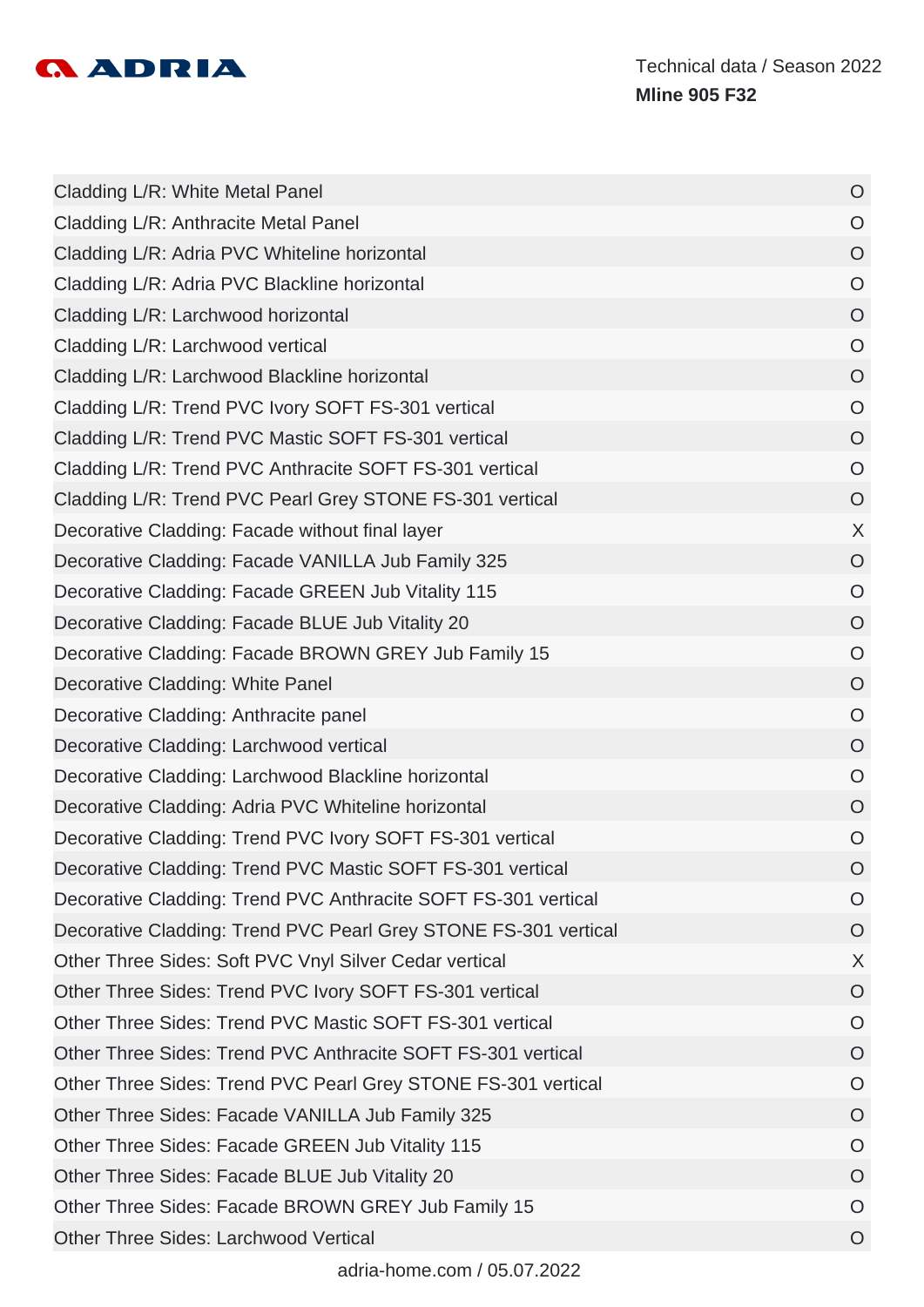

| <b>Other Three Sides: Larchwood Horizontal</b>      | O        |
|-----------------------------------------------------|----------|
| Other Three Sides: Larchwood Blackline horizontal   | $\Omega$ |
| Corners: Color of cladding                          | X        |
| Decorative Cladding: Larchwood horizontal           | $\Omega$ |
| Other Three Sides: Adria PVC Whiteline horizontal   | $\Omega$ |
| Other Three Sides: Adria PVC blackline horizontal   | $\Omega$ |
| Decorative Cladding: Adria PVC Blackline horizontal |          |

## **B4 WINDOWS AND DOORS**

| PVC white windows and doors with termopan glass                     | $\chi$         |
|---------------------------------------------------------------------|----------------|
| PVC windows and doors with termopan glass - anthracite outside,     | O              |
| white inside                                                        |                |
| Tinted windows in bathrooms                                         | $\chi$         |
| Panoramic sliding entrance door with security glass and door holder | $\chi$         |
| Built-in blinds on all windows - matching colour of windows and     |                |
| doors                                                               | $\overline{O}$ |
| Rolo shutters on bathroom windows                                   | $\Omega$       |
| Master cylinder                                                     | $\overline{O}$ |
| ALU door of external box - matching colour of windows and doors     | $\chi$         |
| Master key (3 pieces)                                               | $\overline{O}$ |
| Mosquito nets on all windows - matching colour of windows           | $\Omega$       |
|                                                                     |                |

## **B5 ROOF AND CEILLING**

| Single-pitched Roof                                            | $\sf X$  |
|----------------------------------------------------------------|----------|
| Roof construction class A (150 kg/m2)                          | X        |
| Roof type: Galvanized steel roof                               | X        |
| Roof colour: White                                             | X        |
| Roof Colour: Anthracite                                        | O        |
| Roof type: PVC roof                                            | O        |
| Secondary roof type: PVC foil                                  | X        |
| Roof insulation glass wool 50 mm (R=1,25 m2K/W)                | X        |
| Flat heigher ceiling in all rooms 225 cm                       | X        |
| <b>Gutters</b>                                                 | X        |
| Vertical draining pipes - matching colour of windows and doors | $\Omega$ |
| Gutter guard for leaves                                        | $\Omega$ |
| Roof construction class B (250 kg/m2)                          | $\Omega$ |
|                                                                |          |

adria-home.com / 05.07.2022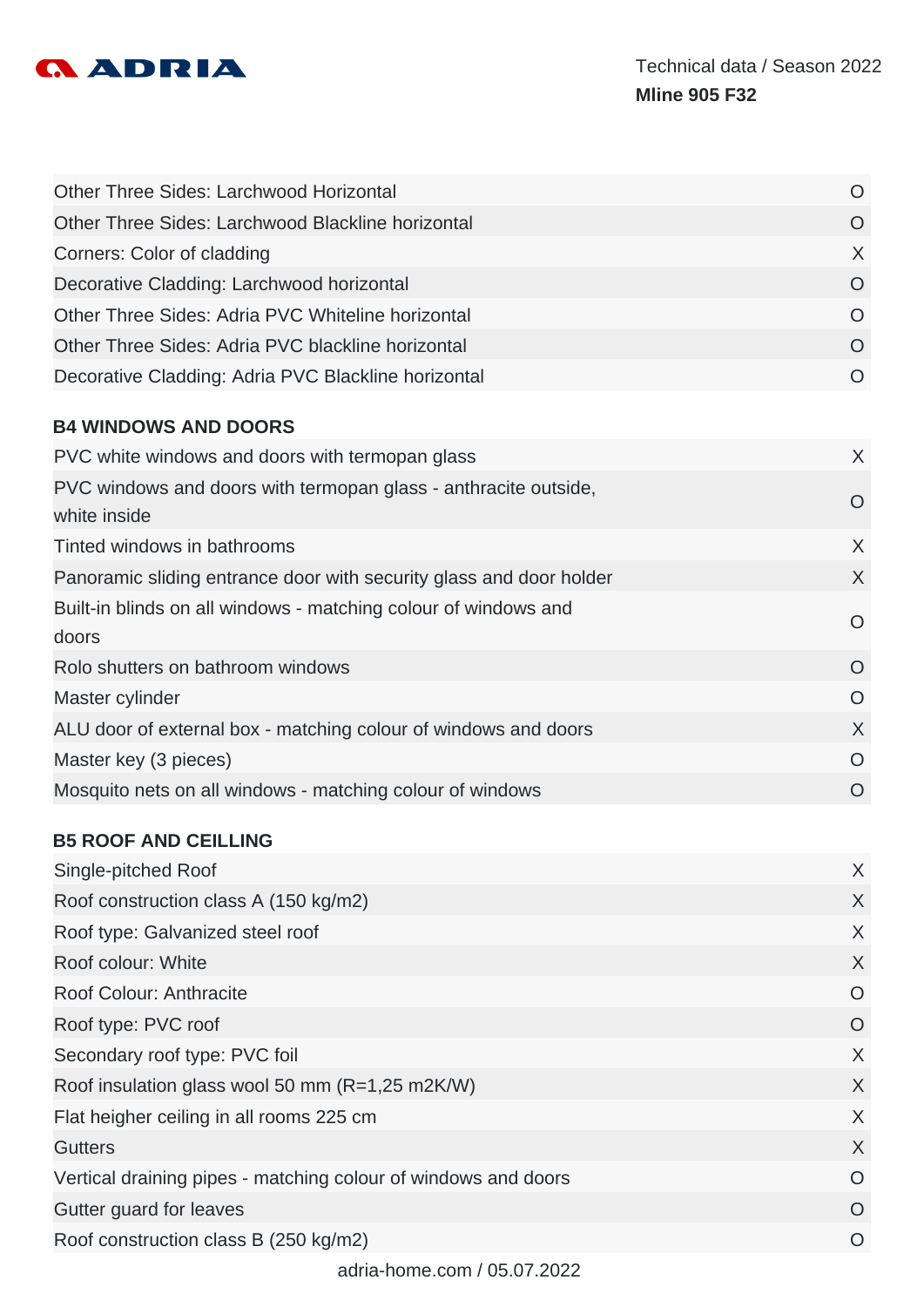

#### **C0 INTERIOR**

| <b>Textile Combination - STANDARD</b>                   | <b>PARIS 2022</b>           |
|---------------------------------------------------------|-----------------------------|
| <b>Textile Combination - OPTION 1</b>                   | <b>MARSEILLES 2022</b>      |
| <b>Textile Combination - OPTION 2</b>                   | <b>MILANO 2022</b>          |
| <b>Textile Combination - OPTION 3</b>                   | <b>RIMINI 2022</b>          |
| <b>Furnishing Decor - STANDARD</b>                      | NATURAL 2022                |
| Dimout curtains in all rooms except bathroom and toilet | X                           |
| Daily curtains in all rooms except bathroom and toilet  | $\circ$                     |
| Sofa Cushions - STANDARD                                | <b>SILVER MAGIC 2022</b>    |
| Sofa Cushions - OPTION 1                                | FRESH WIND 2022             |
| Sofa Cushions - OPTION 2                                | <b>DIAMOND SPARKLE 2022</b> |
| Sofa Cushions - OPTION 3                                | <b>GOLDEN STAR 2022</b>     |
| Interior separation walls 16 mm                         | $\chi$                      |
| Interior doors 25 mm with PVC doorframes                | X                           |
| Door stopper                                            | X                           |
| Metal doorhooks                                         | X                           |
| Soft close for furniture                                | X                           |
| Bathroom and toilet door with lock                      | X                           |

#### **C1 LIVING ROOM**

| Sofa                                    | X |
|-----------------------------------------|---|
| Sofa extendable                         | O |
| Sofa with decorative seams              | O |
| Sofa with decorative seams extendable   | O |
| Dinning table                           | X |
| <b>Chairs</b>                           | X |
| Wall shelf over the sofa in living room | X |
| Hangers in living room (2 pcs)          | X |
| Mirror in living room                   | X |
| Fire extinguisher (1kg) in living room  | O |
| Fire blanket in living room             | O |
| Smoke detector in living room           | O |
| Adria Bluetooth sound system            | O |
| Decorative wall in living room          | X |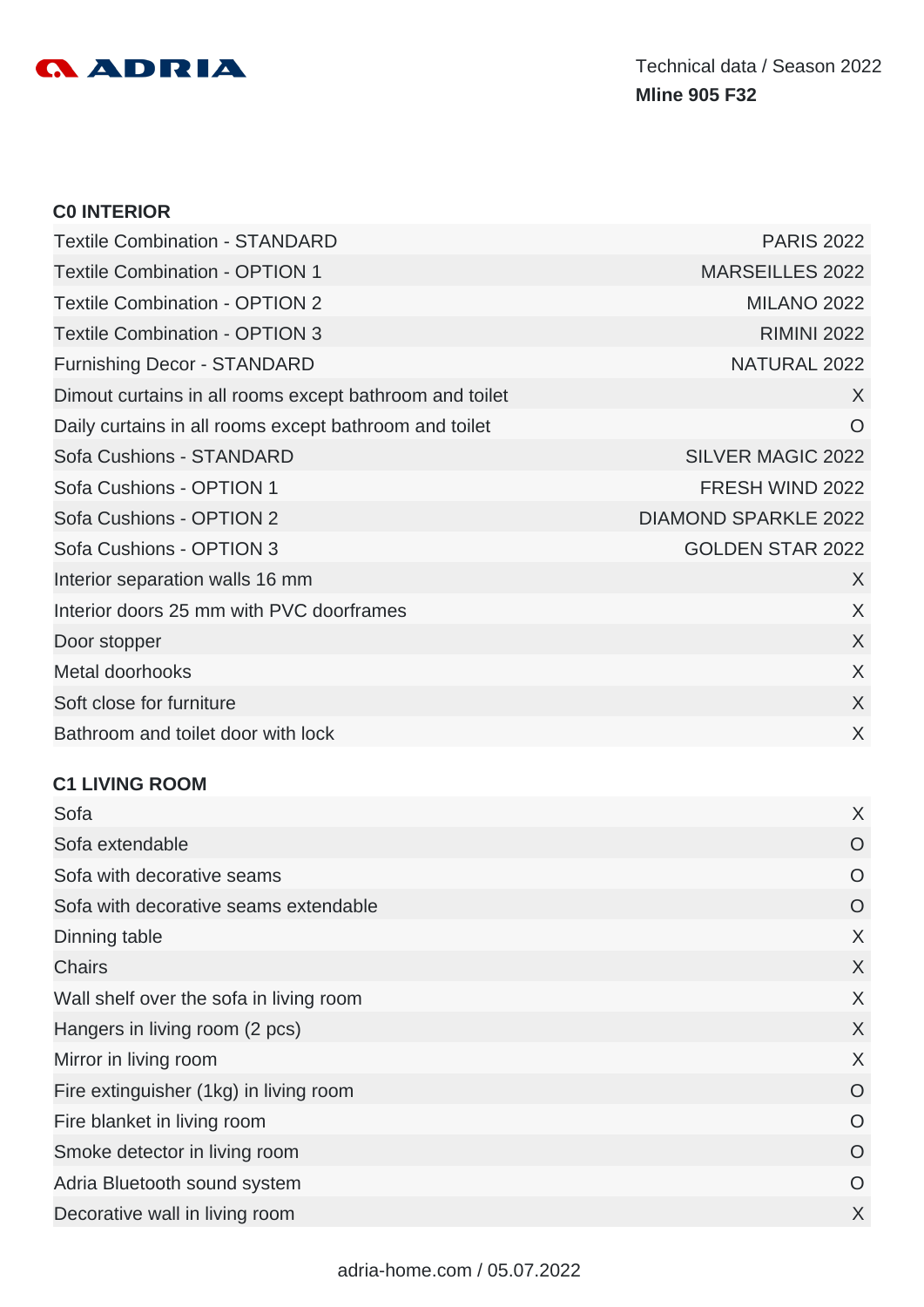

| Ambiental LED lightning in living room                            | O              |
|-------------------------------------------------------------------|----------------|
| UTP socket in living room                                         | $\overline{O}$ |
| Built-in ceiling spot LED lights in living room with 2-way switch | X              |
| TV module in living room (1x TV socket, 2x el. socket)            | $\sf X$        |
| Electrical sockets in living room (2x)                            | $\sf X$        |
| <b>C2 KITCHEN</b>                                                 |                |
| Gas hob on glass ceramic platform 4 burners                       | X              |
| Glass ceramic hob with 4 burners                                  | $\overline{O}$ |
| Induction hob with 4 burners                                      | O              |
| Shelving in kitchen                                               | $\circ$        |
| Built-in extrator hood                                            | X              |
| Stainless steel sink with drainer                                 | X              |
| Granite sink with drainer                                         | $\circ$        |
| Built-in bin separator 16L                                        | $\circ$        |
| Selfstanding fridge with freezer 2171                             | X              |
| Built-in frdige with freezer 270 I                                | $\overline{O}$ |
| Built-in dishwasher 450 mm                                        | O              |
| Microwave oven                                                    | O              |
| Built-in microwave oven                                           | $\circ$        |
| Built-in drainer (scolapiatti)                                    | $\circ$        |
| Kitchen backsplash: Glass white wall panel                        | X              |
| Kitchen backsplash: White wall panel                              | O              |
| Kitchen backsplash: Decorative laminate                           | X              |
| Wooden wall panel with shelve over fridge                         | X              |
| LED lightning above kitchen counter                               | O              |
| Built-in ceiling spot LED lights in kitchen                       | X              |
| Electrical sockets over the kitchen counter (2x)                  | X              |

#### **C3 MASTER BEDROOM**

| Double bed with slatted bed base             | 160 x 200 |
|----------------------------------------------|-----------|
| Foam mattresses (25 kg/m2) in master bedroom |           |
| Foam mattresses (35 kg/m2) in master bedroom |           |
| Wooden bed upholstery in master bedroom      |           |
| Upholstered bed in master bedroom            |           |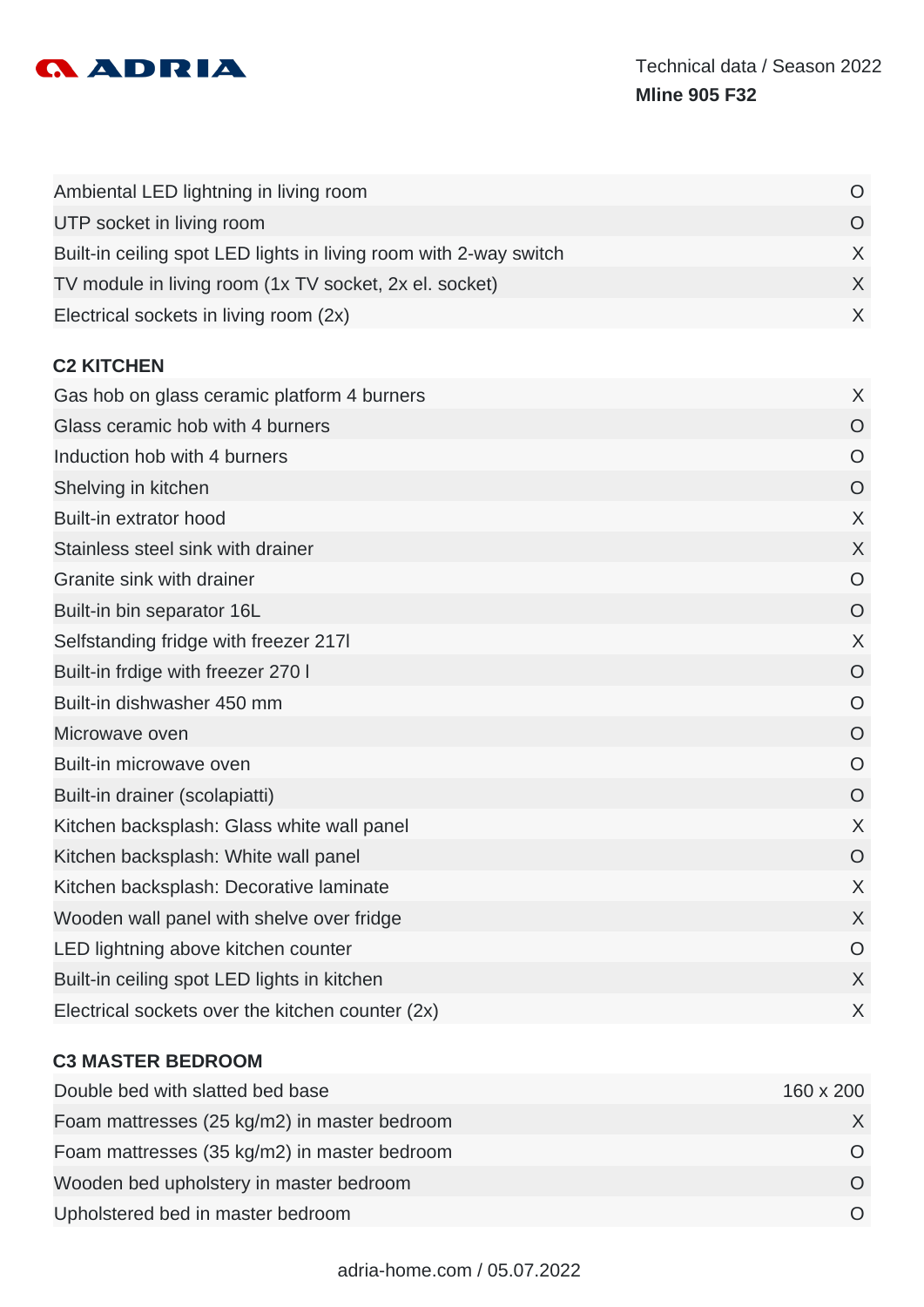

| Ottoman upholstered bed in master bedroom                            | $\overline{O}$ |
|----------------------------------------------------------------------|----------------|
| Ottoman bed with wooden upholstery in master bedroom                 | O              |
| Wooden headboard in master bedroom                                   | X              |
| Upholstered headboard in master bedroom                              | $\circ$        |
| Bedside tables in master bedroom                                     | X              |
| Wall shelf over the bed in master bedroom                            | X              |
| Decorative wall panel above shelve in master bedroom                 | $\overline{O}$ |
| Cupboards over the bed in master bedroom                             | $\circ$        |
| Wardrobe in master bedroom                                           | X              |
| Hangers in master bedroom (2 pcs)                                    | X              |
| Mirror in master bedroom                                             | X              |
| Safe in master bedroom                                               | O              |
| TV module in master bedroom (1x TV socket, 2x socket)                | $\overline{O}$ |
| Built-in ceiling spot LED lights in master bedroom with 2-way switch | X              |
| Ambiental LED lightning under the shelf in master bedroom            | O              |
| Reading LED lights in master bedroom                                 | X              |
| Electrical sockets in master bedroom (2x)                            | X              |
| USB charging modules in master bedroom $(2 \times C, 2 \times B)$    | $\Omega$       |
| UTP socket in master bedroom                                         | O              |

#### **C4 CHILDREN BEDROOM**

| Single beds with slatted bed base                          | 80 x 200 |
|------------------------------------------------------------|----------|
| Loft bed in children's bedroom                             | O        |
| Foam mattresses PN25 in children's bedroom                 | X        |
| Foam mattresses HR35 in children's bedroom                 | $\circ$  |
| Wooden bed upholstery in children's bedroom                | O        |
| Upholstered bed in children's bedroom                      | O        |
| Underbed in children's room                                | O        |
| Wooden headboard in children's bedroom                     | X        |
| Upholstered headboard in children's bedroom                | O        |
| Wooden wall panel alongside bed in children's bedroom      | O        |
| Upholstered wall panel alongside bed in children's bedroom | O        |
| Bedside tables in children's bedroom                       | X        |
| Wall shelf over the bed in children's bedroom              | X        |
| Decorative wall panel above shelve in children's bedroom   | O        |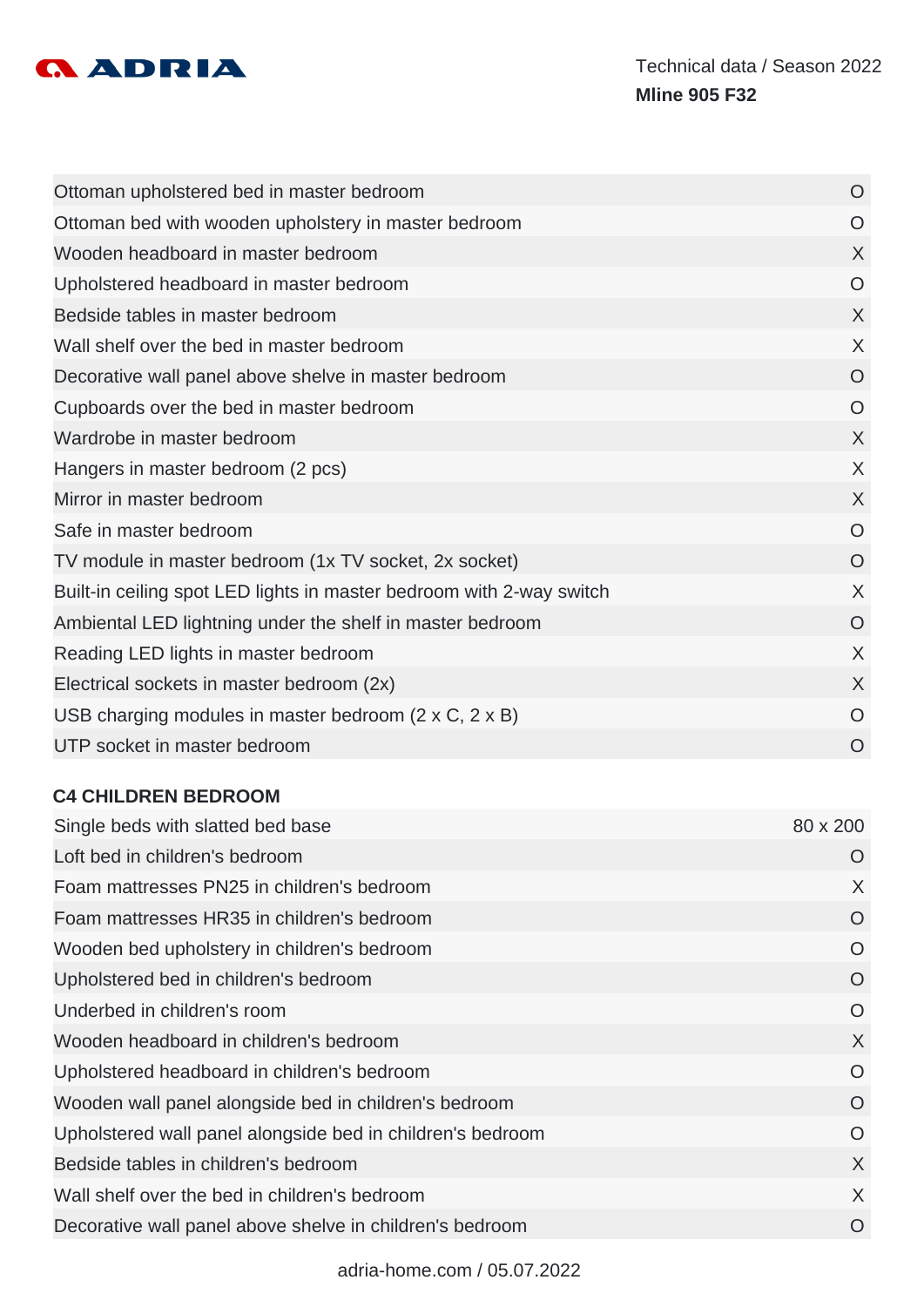

| Cupboards over the bed in children's bedroom                                | O              |
|-----------------------------------------------------------------------------|----------------|
| Wardrobe in children's bedroom                                              | X              |
| Hangers in children's bedroom (2 pcs)                                       | O              |
| Mirror in children's bedroom                                                | $\overline{O}$ |
| Built-in ceiling spot LED lights in children's bedroom with 1-way<br>switch | $\times$       |
| Ambiental LED lightning under the shelf in children's bedroom               | $\overline{O}$ |
| Reading LED lights in children's bedroom                                    | $\chi$         |
| Electrical sockets in children's bedroom (2 pcs)                            | $\chi$         |
| USB charging module in children's bedroom (1x C, 1x B)                      | O              |

#### **C5 CHILDREN BEDROOM 2**

| Single beds with slatted bed base                                       | 80 x 200       |
|-------------------------------------------------------------------------|----------------|
| Loft bed in children's bedroom 2                                        | $\circ$        |
| Foam mattresses PN25 in children's bedroom 2                            | $\sf X$        |
| Foam mattresses HR35 in children's bedroom 2                            | $\circ$        |
| Underbed in children's room 2                                           | $\circ$        |
| Wooden headboard in children's bedroom 2                                | $\chi$         |
| Uphosistered headboard in children's bedroom 2                          | O              |
| Wooden wall panel alongside bed in children's bedroom 2                 | $\overline{O}$ |
| Upholstered wall panel alongside bed in children's bedroom 2            | $\overline{O}$ |
| Bedside tables in children's bedroom 2                                  | $\chi$         |
| Wall shelf over the bed in children's bedroom 2                         | $\sf X$        |
| Decorative wall panel above shelve in children's bedroom 2              | $\overline{O}$ |
| Cupboards over the bed in children's room 2                             | O              |
| Wardrobe in children's bedroom 2                                        | $\sf X$        |
| Hangers in children's room 2 (2 pcs)                                    | $\circ$        |
| Mirror in children's bedroom 2                                          | $\overline{O}$ |
| Built-in ceiling spot LED lights in children's room 2 with 1-way switch | $\sf X$        |
| Ambiental LED lightning under the shelf in children's bedroom 2         | $\overline{O}$ |
| Reading LED lights in children's bedroom 2                              | $\sf X$        |
| Electrical sockets in children's bedroom 2 (2x)                         | $\sf X$        |
| USB charging module in children's bedroom 2 (1x C, 1x B)                | $\overline{O}$ |
| Upholstered bed in children's bedroom 2                                 | $\circ$        |
| Wooden bed upholstery in children's bedroom 2                           | $\circ$        |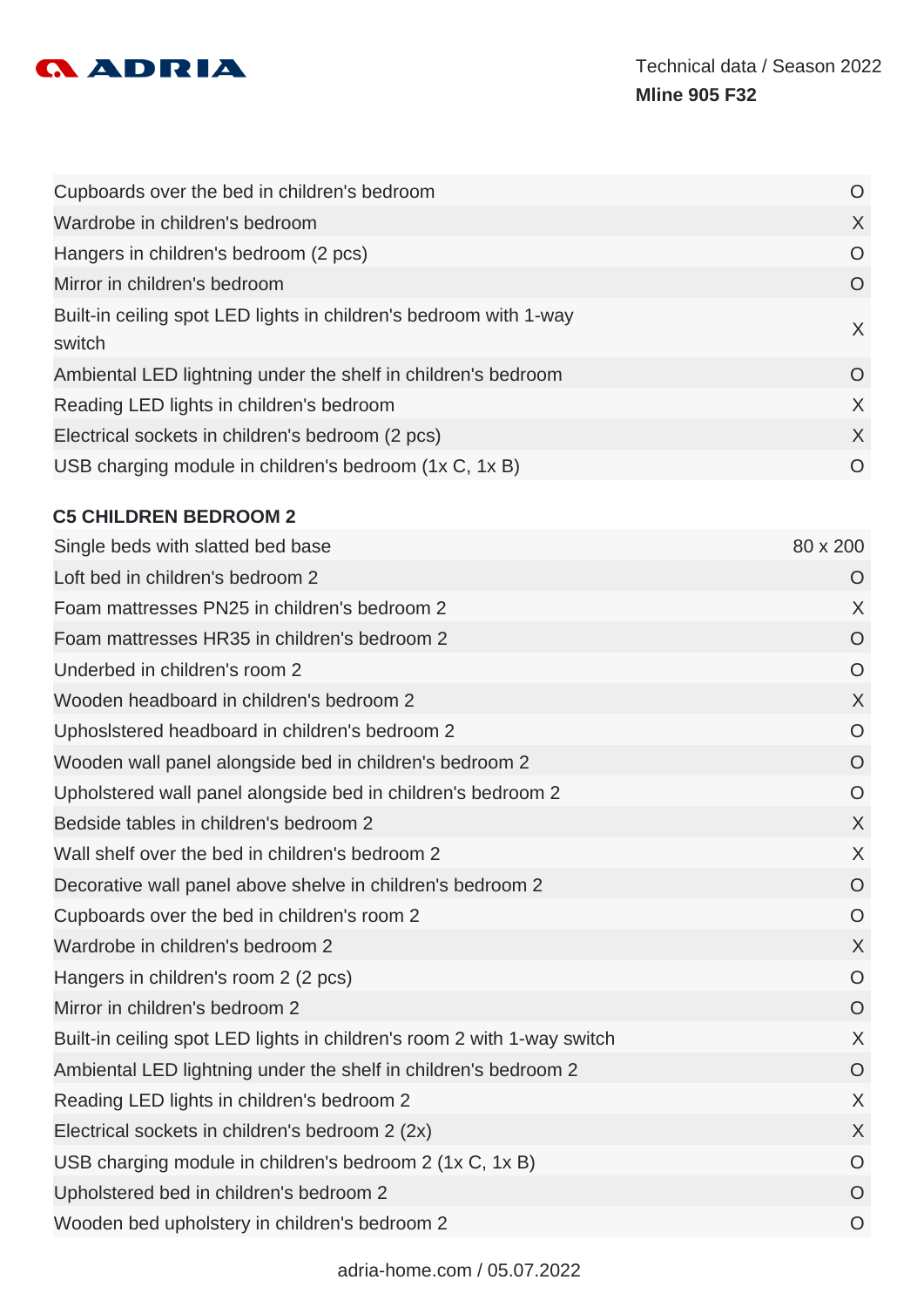

#### **D1 WATER AND GAS**

| External connector to water facilities with pressure regulator     | X        |
|--------------------------------------------------------------------|----------|
| Additional connection to central wastewater system for toilet tank | O        |
| PVC water pipes Speedfit®                                          | X        |
| Central waste water outlet                                         | O        |
| Water filter in technical box                                      | $\Omega$ |
| External access to water heater                                    | X        |
| Gas water heater Vaillant 11 natural push                          | X        |
| Gas connectionin in box: Propan/Butan 30 mBar                      | X        |
| External gas connection: Methan                                    | O        |
| Electrical water heater 50I                                        | $\Omega$ |
| Electrical water heater 801                                        | $\Omega$ |
| Electrical water heater 100I                                       | O        |
| External gas connection: Propan/Butan 30 mbar                      | $\Omega$ |
| External gas connection: Propan/Butan 50 mbar                      | O        |
|                                                                    |          |

#### **D2 ELECTRICITY**

| White flush mounted installations, sockets and switches |  |
|---------------------------------------------------------|--|
| External connection 32A, 250V, 2P+E                     |  |
| External connection 32A, 400V, 3P+N+E                   |  |
| Key lock                                                |  |

#### **E1 EXTERIOR EQUIPMENT**

| Awning LED light                                       |  |
|--------------------------------------------------------|--|
| External socket - matching colour of windows and doors |  |
| External socket under chassis                          |  |
| Terrace                                                |  |

#### **D4 HEATING AND COOLING**

| <b>Preinstallation for Airconditioning</b>   |          |
|----------------------------------------------|----------|
| Airco Card                                   |          |
| Airco sensors for entrance door              | $\Omega$ |
| Airco sensors for all windows except bathrom | $\Omega$ |
| Air-conditioning white - mono split          |          |
| Electrical heater in living room             |          |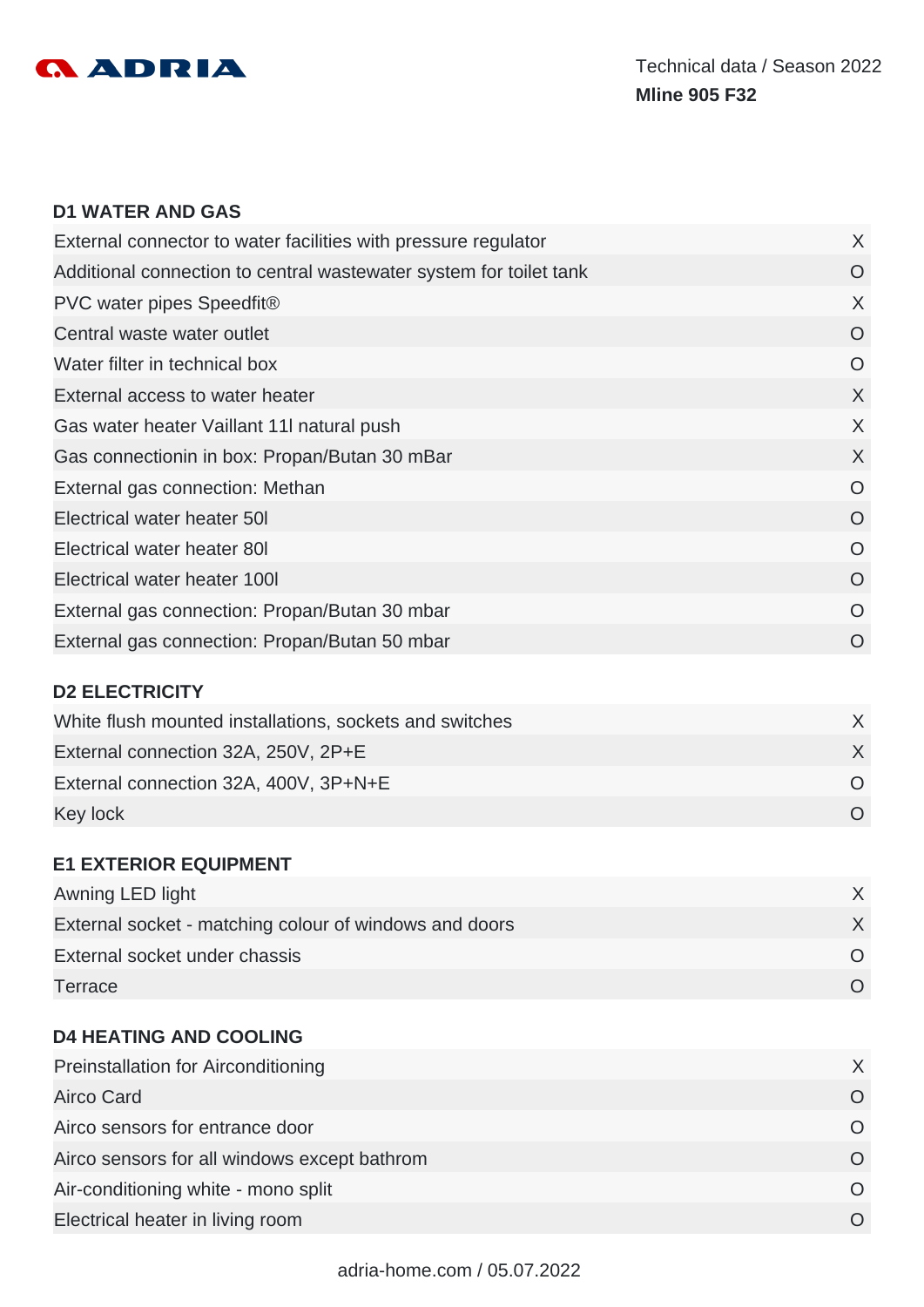

| O         |
|-----------|
| O         |
| O         |
| O         |
| $\Omega$  |
|           |
| O         |
| $\Omega$  |
| $\Omega$  |
|           |
| $\bigcap$ |
|           |